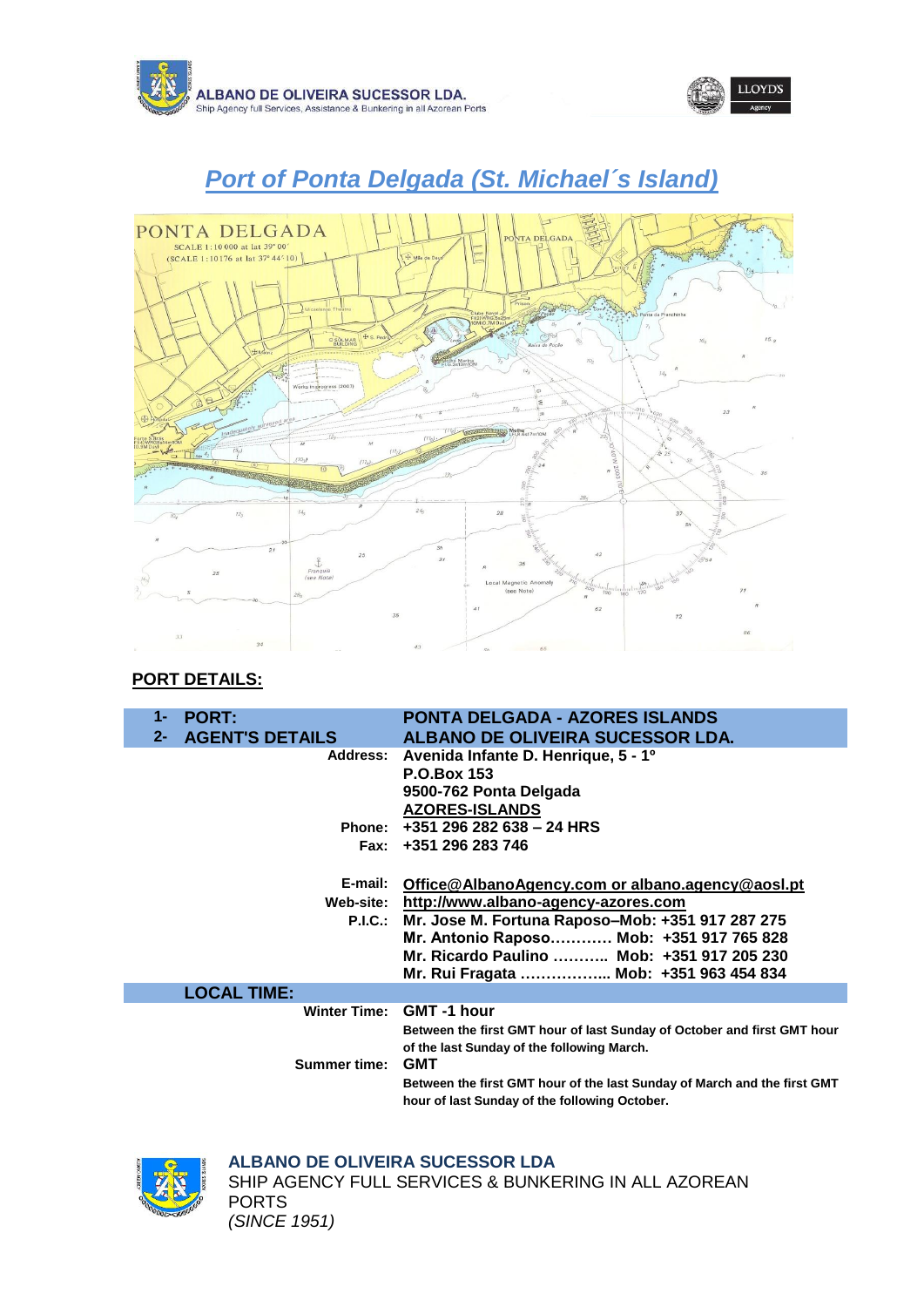



#### **4- NORMAL WORKING HOURS (MON./FRI.):**

| Office:<br>Port services:<br><u>NOTE:</u>                             | From 09:00 to 12:30 & From 14:00 to 18:00<br>From 08:00 to 17:00<br>All the Port services to be performed outside the above<br>reported periods must be required up to 15:00 hrs of the<br>previous working time/day. |
|-----------------------------------------------------------------------|-----------------------------------------------------------------------------------------------------------------------------------------------------------------------------------------------------------------------|
| <b>5- PORT SERVICES</b>                                               |                                                                                                                                                                                                                       |
| <b>Communications</b>                                                 |                                                                                                                                                                                                                       |
|                                                                       | Agency: VHF CHANNEL 12                                                                                                                                                                                                |
|                                                                       | <b>Pilot Station: VHF CHANNEL 14</b>                                                                                                                                                                                  |
| <b>Maritime Police &amp; Harbour VHF CHANNEL 11</b><br><b>Master:</b> |                                                                                                                                                                                                                       |
| Calling & Emergency: VHF CHANNEL 16                                   |                                                                                                                                                                                                                       |
| Pilotage                                                              |                                                                                                                                                                                                                       |
| Minimum depth in                                                      | Location of boarding station: At outer roads abt. 0,5 miles SE from breakwater.                                                                                                                                       |
|                                                                       | approaches: Abt. 40 metres                                                                                                                                                                                            |
| Approx. time spent of                                                 |                                                                                                                                                                                                                       |
|                                                                       | berthing: Maximum 1 hour                                                                                                                                                                                              |
| Pilot Book #: 67                                                      |                                                                                                                                                                                                                       |

| $6-$ | <b>PORT INFORMATION</b>                                                                                                                        |                                                                                                                       |                                                              |                                                                |                                                                   |                                                     |
|------|------------------------------------------------------------------------------------------------------------------------------------------------|-----------------------------------------------------------------------------------------------------------------------|--------------------------------------------------------------|----------------------------------------------------------------|-------------------------------------------------------------------|-----------------------------------------------------|
|      | Ponta Delgada IMO Nr.:<br><b>ISPS Cert. Nr.:</b>                                                                                               | <b>ISPS</b><br><b>Security</b><br><b>Port Code:</b><br><b>PTPDL</b><br>367/06<br><b>Position:</b><br><b>Location:</b> | PTPDL184760001<br>Latitude 37° 44' N & Longitude 025° 40' W. |                                                                | Is located at the South part of Sao Miguel Island.                |                                                     |
|      | <b>Commercial</b><br><b>Harbour</b>                                                                                                            | <b>NATO</b><br>pier                                                                                                   | <b>Pier -12</b>                                              | <b>Pier -10</b>                                                | Pier-6                                                            | Pier -4                                             |
|      | Length:<br><b>Maximum draft:</b><br>Maximum air draft:<br><b>Height of Quay above</b><br>water<br>- high tide -<br><b>Height of Quay above</b> | 220 m<br>10.50 m<br>N/A<br>1.85 <sub>m</sub>                                                                          | 355m<br>10.50 m<br>N/A<br>1.85 <sub>m</sub>                  | 220 <sub>m</sub><br>9 <sub>m</sub><br>N/A<br>1.85 <sub>m</sub> | 215 <sub>m</sub><br>5.80 <sub>m</sub><br>N/A<br>1.85 <sub>m</sub> | 150 <sub>m</sub><br>4 m<br>N/A<br>1.85 <sub>m</sub> |
|      | water                                                                                                                                          | 3.05 <sub>m</sub>                                                                                                     | 3.05 <sub>m</sub>                                            | 3.05 <sub>m</sub>                                              | 3.05 <sub>m</sub>                                                 | 3.05 <sub>m</sub>                                   |
|      | - low tide<br><b>Fresh Water</b><br>Gasoil<br><b>Fuel Oil</b><br><b>Electricity</b>                                                            | Yes<br><b>Yes</b><br>No.<br><b>Yes</b>                                                                                | <b>Yes</b><br><b>Yes</b><br><b>Yes</b><br><b>Yes</b>         | <b>Yes</b><br><b>Yes</b><br><b>Yes</b><br>Yes                  | <b>Yes</b><br>Yes<br><b>Yes</b><br><b>Yes</b>                     | Yes<br>Yes<br>Yes<br>Yes                            |



#### **ALBANO DE OLIVEIRA SUCESSOR LDA** SHIP AGENCY FULL SERVICES & BUNKERING IN ALL AZOREAN PORTS *(SINCE 1951)*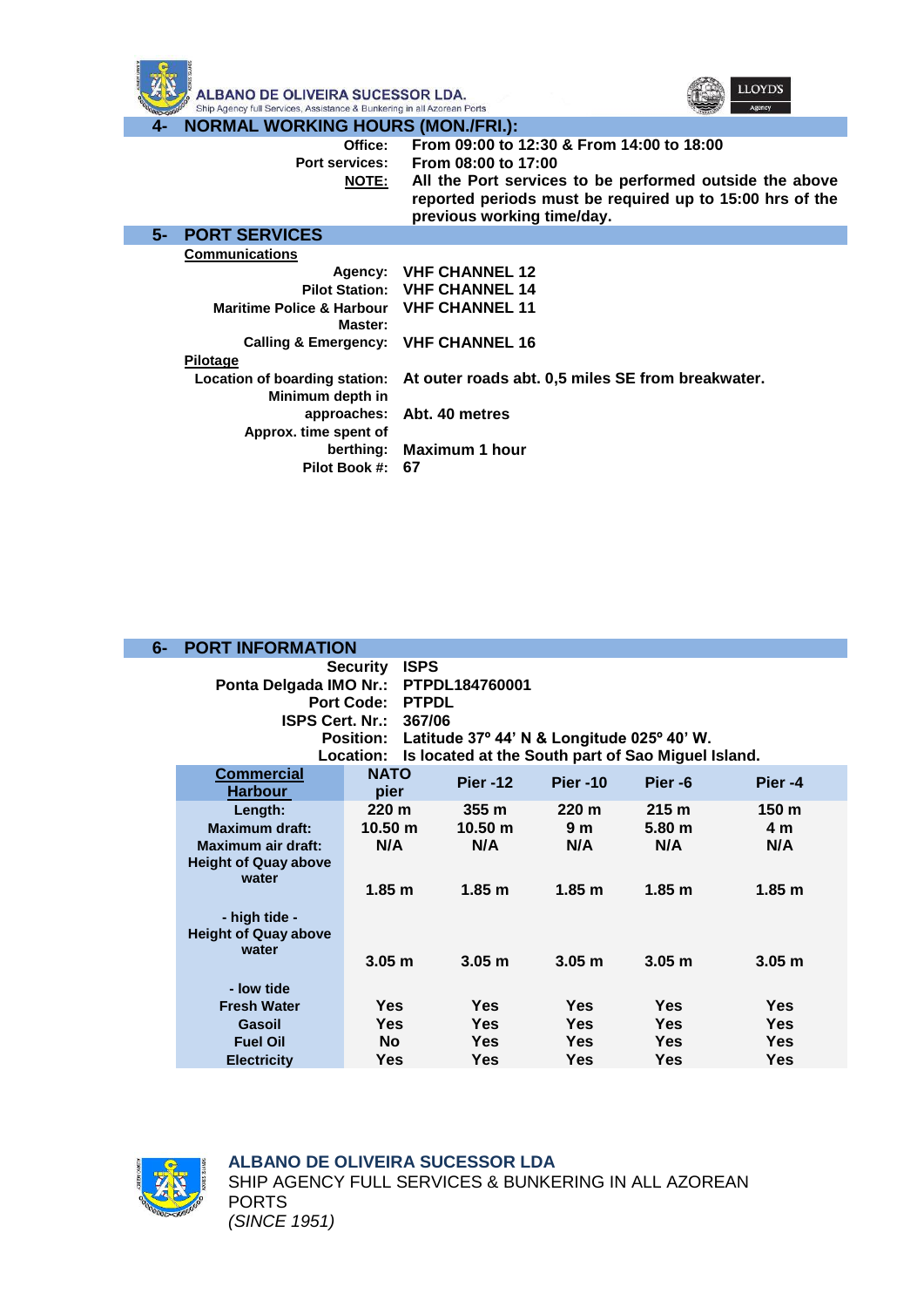

| ALBANO DE OLIVEIRA SUCESSOR LDA.<br>Ship Agency full Services, Assistance & Bunkering in all Azorean Ports |                                                                                                                                                                                                                                                                                                                                                                                                                                                                                                                                                                                                                                                                                                                                                                                                                                                                                                                                                                                              |                                                 |
|------------------------------------------------------------------------------------------------------------|----------------------------------------------------------------------------------------------------------------------------------------------------------------------------------------------------------------------------------------------------------------------------------------------------------------------------------------------------------------------------------------------------------------------------------------------------------------------------------------------------------------------------------------------------------------------------------------------------------------------------------------------------------------------------------------------------------------------------------------------------------------------------------------------------------------------------------------------------------------------------------------------------------------------------------------------------------------------------------------------|-------------------------------------------------|
| <b>Cruise Ship Terminal</b><br>"PORTAS DO MAR"                                                             | <b>South Pier</b>                                                                                                                                                                                                                                                                                                                                                                                                                                                                                                                                                                                                                                                                                                                                                                                                                                                                                                                                                                            | <b>North Pier (Equipped with</b><br>RO-RO ramp) |
| Length:                                                                                                    | 360 m                                                                                                                                                                                                                                                                                                                                                                                                                                                                                                                                                                                                                                                                                                                                                                                                                                                                                                                                                                                        | 90 m                                            |
| <b>Maximum draft:</b>                                                                                      | 11 <sub>m</sub>                                                                                                                                                                                                                                                                                                                                                                                                                                                                                                                                                                                                                                                                                                                                                                                                                                                                                                                                                                              | 9.50 <sub>m</sub>                               |
| <b>Maximum air draft:</b>                                                                                  | N/A                                                                                                                                                                                                                                                                                                                                                                                                                                                                                                                                                                                                                                                                                                                                                                                                                                                                                                                                                                                          | N/A                                             |
| <b>Height of Quay above water</b>                                                                          |                                                                                                                                                                                                                                                                                                                                                                                                                                                                                                                                                                                                                                                                                                                                                                                                                                                                                                                                                                                              |                                                 |
|                                                                                                            | 1.80 <sub>m</sub>                                                                                                                                                                                                                                                                                                                                                                                                                                                                                                                                                                                                                                                                                                                                                                                                                                                                                                                                                                            | 1.80 <sub>m</sub>                               |
| - high tide -                                                                                              |                                                                                                                                                                                                                                                                                                                                                                                                                                                                                                                                                                                                                                                                                                                                                                                                                                                                                                                                                                                              |                                                 |
| <b>Height of Quay above water</b>                                                                          |                                                                                                                                                                                                                                                                                                                                                                                                                                                                                                                                                                                                                                                                                                                                                                                                                                                                                                                                                                                              |                                                 |
|                                                                                                            | 2.80 <sub>m</sub>                                                                                                                                                                                                                                                                                                                                                                                                                                                                                                                                                                                                                                                                                                                                                                                                                                                                                                                                                                            | 2.80 <sub>m</sub>                               |
| - low tide                                                                                                 |                                                                                                                                                                                                                                                                                                                                                                                                                                                                                                                                                                                                                                                                                                                                                                                                                                                                                                                                                                                              |                                                 |
| <b>Fresh Water</b>                                                                                         | Yes                                                                                                                                                                                                                                                                                                                                                                                                                                                                                                                                                                                                                                                                                                                                                                                                                                                                                                                                                                                          | <b>Yes</b>                                      |
| Gasoil                                                                                                     | <b>Yes</b>                                                                                                                                                                                                                                                                                                                                                                                                                                                                                                                                                                                                                                                                                                                                                                                                                                                                                                                                                                                   | <b>Yes</b>                                      |
| <b>Fuel Oil</b>                                                                                            | <b>No</b>                                                                                                                                                                                                                                                                                                                                                                                                                                                                                                                                                                                                                                                                                                                                                                                                                                                                                                                                                                                    | <b>No</b>                                       |
| <b>Electricity</b>                                                                                         | <b>Yes</b>                                                                                                                                                                                                                                                                                                                                                                                                                                                                                                                                                                                                                                                                                                                                                                                                                                                                                                                                                                                   | <b>Yes</b>                                      |
| <b>Type of Fenders</b>                                                                                     | <b>Cell Rubber Fenders</b>                                                                                                                                                                                                                                                                                                                                                                                                                                                                                                                                                                                                                                                                                                                                                                                                                                                                                                                                                                   | <b>Cell Rubber Fenders</b>                      |
| <b>BUNKERS AVAILABLE:</b><br>b)<br>C)                                                                      | Fuel oil (F.O.) 380CST (Low Sulphur) ex-quays pipeline.<br>Gasoil (LSMGO & LSAGO) promptly arranged by us, on<br>request, either ex-quays pipeline or by truck. Lubricants<br>and others: Same as above.<br>a) Vessels with more than 10.50 metres of draft can be<br>supplied with MGO or fresh water on the roads by using<br>local harbour tug transport.<br>There are no barges available at this Port and harbour<br>tugs cannot supply F.O. on the roads.<br>Supplies on the roads are always subject to the Port<br>Authorities permission, weather conditions and bunker<br>transport availabilities at the time of the call.<br>d) Vessels calling for crew change and/or to land crew<br>members, to receive spares, and other minor services, it is<br>possible to assist/clear the vessels on the roads to<br>minimize the compulsory call expenses. All the services to<br>be rendered on the roads are always subject to the<br>weather conditions at the time of the arrival. |                                                 |
| <b>FRESH WATER:</b><br><b>REPAIRS AVAILABLE:</b>                                                           | Available from shore connection at all quays inner<br>Rate<br>50/60<br>harbour.<br>Number of hoses: 2 per ship. Connection dim. from 50mm<br>(quick change).<br>Fitting shops, Boilers, Metallization, Castings, Electric and<br>oxyacetylene welding, Carpenters, Pumps, Underwater<br>cleaning, cutting and welding, Electronic, Electricity<br>services, etc.                                                                                                                                                                                                                                                                                                                                                                                                                                                                                                                                                                                                                             | m/tons<br>per<br>hour.                          |
| <b>TUGS AVAILABLE ON</b><br><b>REQUEST</b><br>(For vessels manoeuvres<br>inner Port)                       | Note: When a vessel intents to call this Port for repairs, we<br>suggest a previous advice to us about the extension of<br>damage and works required.<br>No dry docking available.<br>"PERO DE TEIVE" (2.600 H.P.) - (25 tns bollard pull)<br>"SÃO MIGUEL" (3.400 H.P.) - (30 tns bollard pull)<br>"PORTAS DO MAR" (1.100 H.P.) - (MOTOR LAUNCH)<br>Extra services requiring Tugs assistance available on<br>request.                                                                                                                                                                                                                                                                                                                                                                                                                                                                                                                                                                        |                                                 |
|                                                                                                            |                                                                                                                                                                                                                                                                                                                                                                                                                                                                                                                                                                                                                                                                                                                                                                                                                                                                                                                                                                                              |                                                 |



#### **ALBANO DE OLIVEIRA SUCESSOR LDA** SHIP AGENCY FULL SERVICES & BUNKERING IN ALL AZOREAN PORTS *(SINCE 1951)*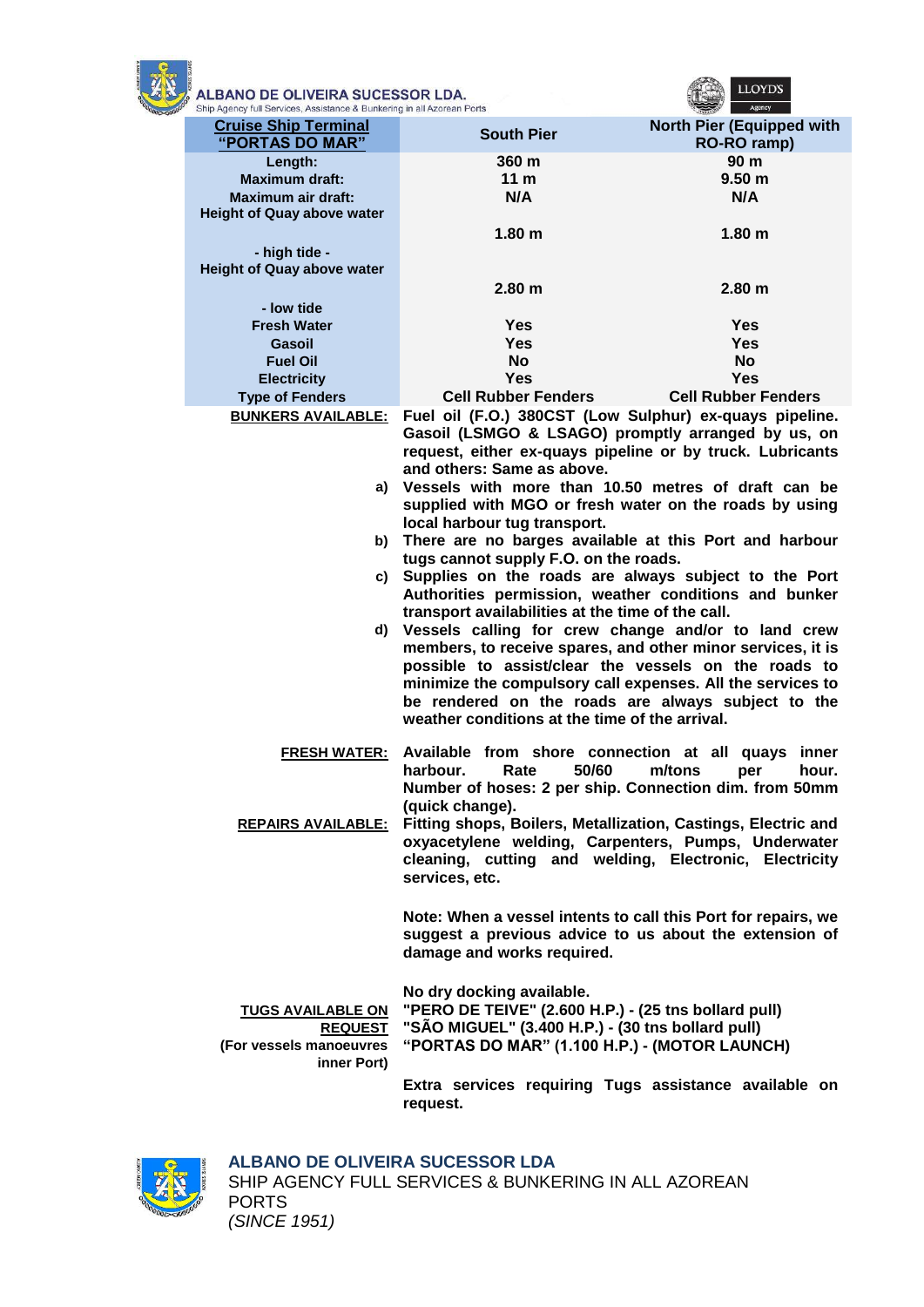



|      | <b>SHIPSCHANDLERS:</b>                                                        | Provisions and stores promptly arranged by us on<br>request.                                                                                                                                                                  |
|------|-------------------------------------------------------------------------------|-------------------------------------------------------------------------------------------------------------------------------------------------------------------------------------------------------------------------------|
|      | <u>LAUNDRYMAN:</u><br><b>MEDICAL ASSISTANCE:</b>                              | Effecting special delivery services.<br>Good hospital and a first class Clinic with good Doctors<br>available at this end.                                                                                                    |
|      |                                                                               | <b>Helicopter</b><br>service<br>available<br>for<br>evacuation<br>οf<br>sick/wounded persons from the vessel at sea.                                                                                                          |
|      | <b>Water density in Port:</b>                                                 | $1.025$ g/l                                                                                                                                                                                                                   |
|      | Side of ship to berth:                                                        | STBD (After turning inner Port) or by PORTSIDE on<br>request. Maximum basin space to turn the vessel 800<br>meters.                                                                                                           |
|      | <b>Bollards and fenders:</b><br>Gangways:                                     | Available along all quays (Dist. Bollards every 15 m)<br>Available, length 6 & 8 m, respectively.                                                                                                                             |
|      | Garbage:                                                                      | <b>Disposal facilities available</b>                                                                                                                                                                                          |
|      | Sewage (Black Water) /                                                        | Collection facilities available through auto-tank.                                                                                                                                                                            |
|      | Sludge:<br>Oil Spill:                                                         | Port equipment response available                                                                                                                                                                                             |
|      | Stevedores, Machinery,                                                        | Available on 48 hrs. notice                                                                                                                                                                                                   |
|      | <b>Cranes and Similar:</b>                                                    |                                                                                                                                                                                                                               |
|      | <b>Cargo Gear: Mobile Cranes:</b>                                             | 2 Gottwald moveable cranes with SWL of 100 tons each.                                                                                                                                                                         |
|      | For Load/Unloading Bulk                                                       |                                                                                                                                                                                                                               |
|      | cargoes:                                                                      | 2 Grab/100 tons - Daily capacity abt. 1.800 m/t                                                                                                                                                                               |
|      | 7- ARRIVAL / DEPARTURES:                                                      |                                                                                                                                                                                                                               |
|      | everything in advance in order to avoid delays.<br><b>Documents required:</b> | A previous advice as soon as possible by e-mail or fax before the vessel's arrival is<br>recommended advising ETA and the reason for the call enabling this agency to prepare<br>Please contact this agency.                  |
|      | Shore passes:                                                                 | To be provided by our agency.                                                                                                                                                                                                 |
|      | <b>Shore passes (Cruise</b><br>Vessels):                                      | To be used the Ship's ID Card for Crew + Pax.                                                                                                                                                                                 |
| 8-   | <b>AIR ACCESS:</b>                                                            |                                                                                                                                                                                                                               |
|      | Airlines with regular flights<br>to & from the area:                          | AZORES AIRLINES & TAP - with every day flight<br>connections to/from Lisbon Airport (LIS). Local Ponta<br>Delgada Airport (PDL) is located abt. 2 Km from the Port.<br><b>RYANAIR also flying regularly to Ponta Delgada.</b> |
| $9-$ | <b>CALL'S EXPENSES:</b>                                                       |                                                                                                                                                                                                                               |
|      | Port.                                                                         | All Port and official charges are subject to the vessel's Type, GRT and time spend in                                                                                                                                         |

**According to official tariffs in force, we are able to supply by e-mail a breakdown for the expenses to be incurred with any call, when requested.**

#### **10- AGENCY FEES:**

**[To be agreed, case-by-case, between](http://www.albano-agency-azores.com/) our Agency & our Principals.**